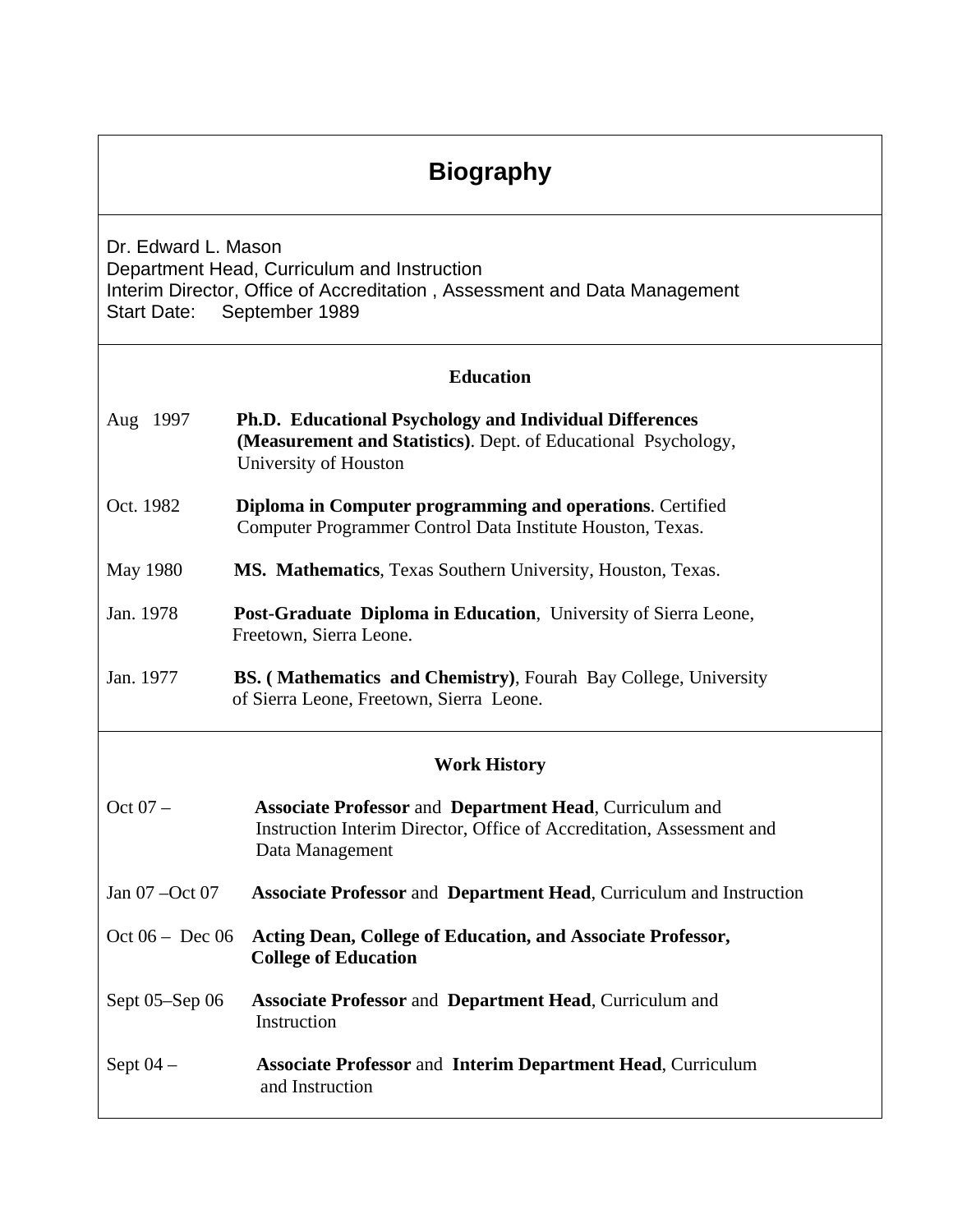| Sept $03 - Aug 04$ | <b>Interim Director for Graduate Programs and Admissions,</b><br>Prairie View A&M University.                       |
|--------------------|---------------------------------------------------------------------------------------------------------------------|
|                    | <b>Assistant Professor, Research and Statistics, College of Education</b>                                           |
| Sept $01 -$        | <b>Assistant Professor, Research and Statistics College of Education.</b><br>University Title 2 Manager             |
|                    | Jan 01 - Aug 2001 Interim Department Head, Assistant Professor, Curriculum and<br>Instruction.                      |
|                    | Sept 98 - Jan 2001 Assistant Professor, College of Education, Prairie View A& M<br>University, Prairie View, Texas. |
| Fall 1997          | <b>Adjunct - Graduate Faculty, University of Houston (Central)</b><br>Campus).                                      |
| Summer 1997        | <b>Adjunct (University of Houston)</b>                                                                              |
| 1990 - 1999        | Houston Community Colleges. Adjunct Instructor in Mathematics<br>and Statistics.                                    |
|                    | Sept. 1989 - 1997 Instructor, Dept. of Mathematics, Prairie View A& M University,<br>Prairie View, Texas.           |
| 1986 - 1989        | Houston Independent School District. High school mathematics<br>instructor.                                         |

#### **Grants**

National Science Foundation award (1998) Prairie View proposal team member. Texas Collaborative NSF Grant for Excellence in Teacher Preparation **Pre-proposal** funding (TxCETP**). \$100,000** for ten campuses). **(Funded)** 

National Science Foundation award (2000) Prairie View proposal team member and contributor. Texas Collaborative NSF Grant for Excellence in Teacher Preparation (TxCETP). # DUE 9987332. **(\$5,000,000** for ten campuses). **(Funded)** 

Regents' Initiative Collaborative Grant: (2002) Middle School Students study Edward Mason & Judith Hansen (\$**10,000**) **(Funded)**

Regents Initiative Academy Membership Grant (2003) Teacher Recruitment and Retention Longitudinal Study **(\$ 2,936) (Funded)** 

Principal Investigator Regents' Initiative Collaborative Grant Preparing Science Educators (Anil Kumar & Edward Mason April 2003 **(\$9,950**) **(Funded)**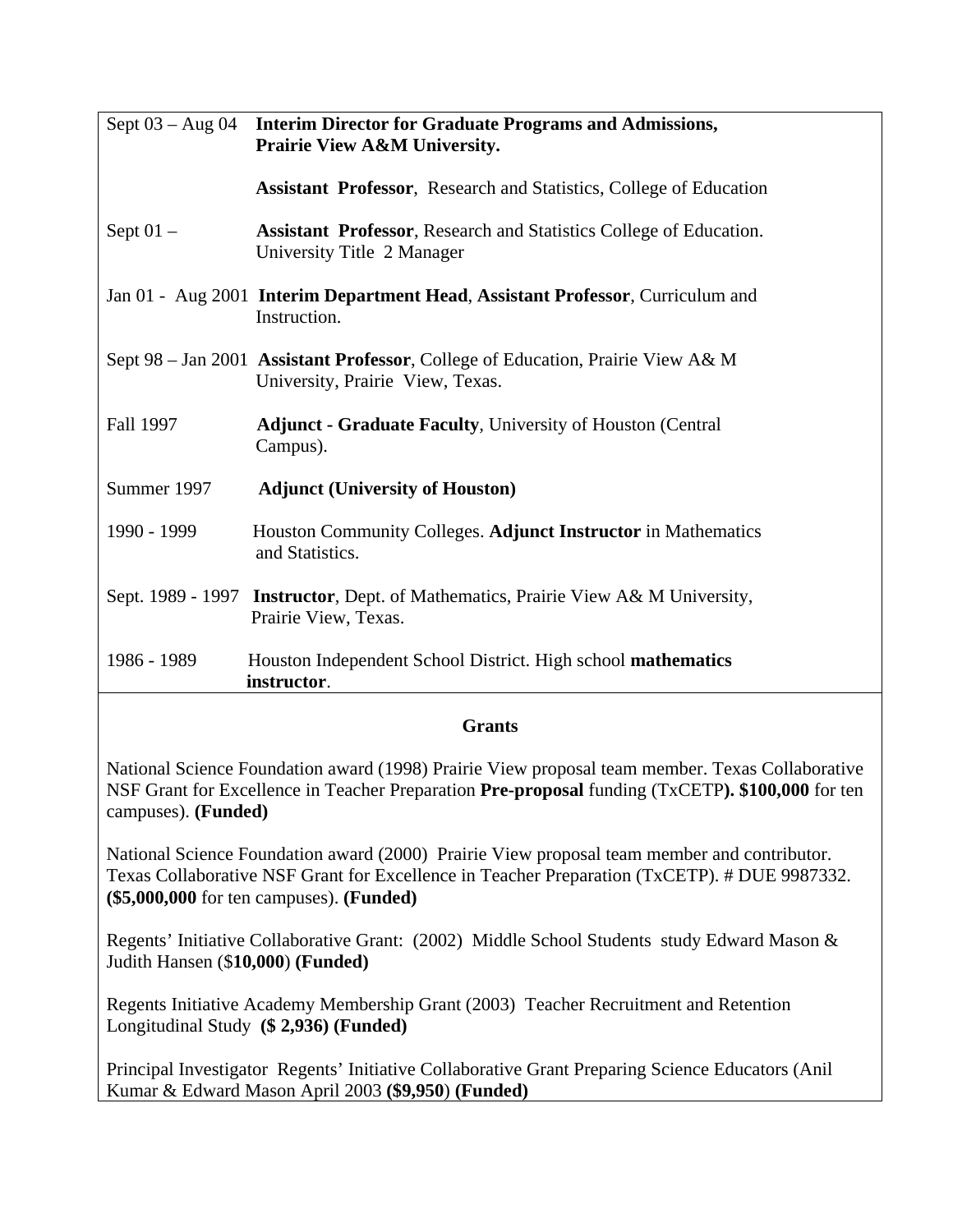Co Principal Investigator Special Education Grant (2003) Douglas Butler & Edward Mason) (**\$6, 000**) **(Funded)**

Co Principal Investigator Thurgood Marshall Scholarship Fund Gates/Marshall School Redesign Program pre-design funding for Prairie View & Royal High School partnership **\$695,000** (**Funded 2005**).

Thinkquest T3 Partnership team (2003). Grant extension for Fall 2003 **\$1000 (Funded)**

Co Principal Investigator (2005) The Mathematical Association of America. Preparing Mathematicians to Educate Teachers. **Grant (\$4,000) (Funded)** 

Principal Investigator Special Education and Recruitment and Retention Grant (2007) **( \$48,000) (Funded)** 

**Co** Principal Investigator, **data lead, and proposal writer. Achieving the Dream grant (2007) (400,000) Funded.** 

#### **Publications**

Garner, L., Mason, E. (January 2001). Regional Teacher Supply and Demand Study, 1999-2000; publication (67 pg) for the Texas A&M Regents' Initiative.

Garner, L., Mason, E. (January 2002). Regional Teacher Supply and Demand Study, 2000-2001 publication for the Texas A&M Regents' Initiative.

May 2003 Institute for School and University Partnerships (**Invited article**) Attitudes and Perceptions of Middle School Students towards Teaching as a Career. Texas A & M Regents Initiative Website.

Mason, E. & Ndubuike, D. (2004). The BackPack: Preparing African American Teachers for Diversity in the Classroom. Journal of the Research Association for Minority Professors. Volume 7, Number 1

Mason, E. & Ndubuike, D (2005). Preparing Pre-Service Teachers for Diverse Classrooms. Journal of Intercultural Disciplines. Volume V.

Mason, E. (2005). Uniform National Standards: No Teacher Left Behind. National Forum of Teacher Education Journal. Volume 14 E (3), http:// [www. National forum.com](http://www.sbec.state.tx.us.org/).

Mason, E., Hansen, J. (2005) Closing the Color Gap: A study on African American middle school students' perception of teaching as a career. National Forum of Teacher Education Journal. Volume 14 E (3), http:// [www. National forum.com.](http://www.sbec.state.tx.us.org/)